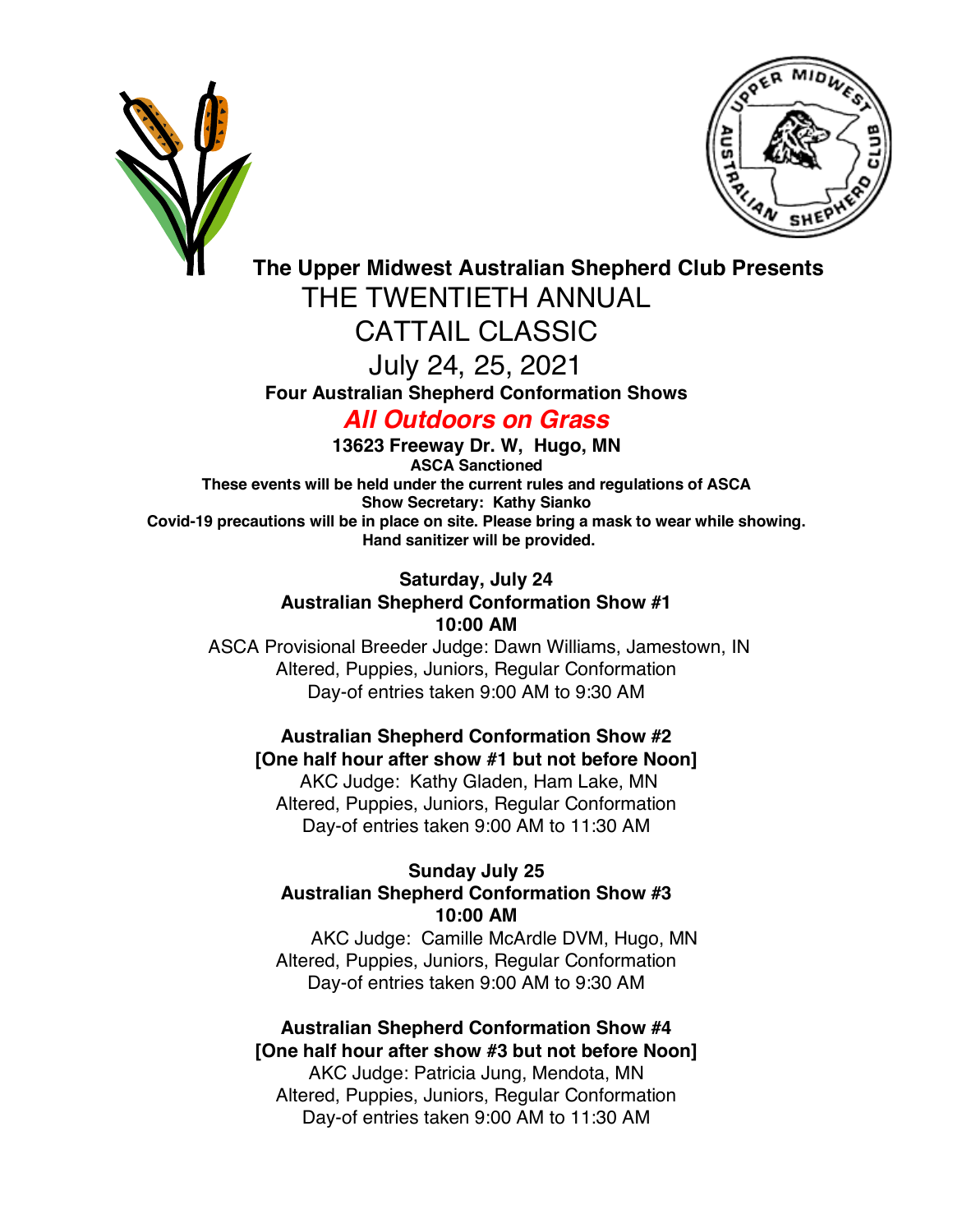Conformation entries for each show shall close at the gate entry deadline, as stated on the front of the Flyer, which will be prior to the judging of the first class of that show.

| <b>ASCA Sanctioned Entry Information</b> |                      |                        |                        |                             |
|------------------------------------------|----------------------|------------------------|------------------------|-----------------------------|
| Regular                                  | <b>Non-Regular</b>   | <b>Junior Handling</b> | Conformation           |                             |
| Conformation                             | <b>Puppy Classes</b> | <b>Classes</b>         | <b>Class Entry</b>     | <b>Pre-Entry/Gate Entry</b> |
| <b>Classes</b>                           |                      |                        | <b>Fees</b>            |                             |
| Divided by Sex                           | Divided by Sex       | Pee wee 3-5 yrs        |                        |                             |
| 6-9 month                                | 2-4 months           | Sub Junior 6-7 yrs     | Regular & Altered      | \$15.00<br>\$18.00          |
| $9-12$ month                             | 4-6 months           | Novice Junior 8-12     | Non-Regular            | 8.00<br>10.00               |
| 12-15 month                              | <b>Best Puppy</b>    | Nov Senior 13-17       | <b>Junior Handling</b> | 5.00<br>3.00 <sub>1</sub>   |
| 15-18 month                              |                      | Open Junior 8-12       | Pee Wee Handling       | 1.00<br>1.00                |
| <b>Novice</b>                            |                      | Open Senior 13-17      |                        |                             |
| Amer Bred                                |                      | Best Junior            |                        | **Special Pre-Entry**       |
| Bred by Exhib                            |                      | Handler                |                        | <b>Conformation</b>         |
| Open Blue Merle                          |                      | Reserve Junior         |                        | <b>Package Pricing!</b>     |
| Open Red Merle                           |                      | Handler                |                        | All 4 Shows:                |
| Open Black                               |                      |                        |                        | Intact/Altered \$50.00      |
| Open Red Tri                             |                      |                        |                        | Non-Regular \$25.00         |
| <b>Winners</b>                           |                      |                        |                        | <b>Juniors \$10.00</b>      |
| <b>Reserve Winners</b>                   |                      |                        |                        |                             |
| <b>Best of Breed</b>                     |                      |                        |                        |                             |

Conformation Rosettes: BOBP, BOSP, BJH, RJH, WD, WB, RWD, RWB, BOB, BOS, BOW Flat Ribbons for 1st through 4th.

## **Make checks payable to "UMASC" and send pre-entries postmarked by July 19, 2021**



You may download ASCA entry forms by going to the ASCA website at http:/asca.org. Click on **Forms and Rule Books** and look for **Conformation Entry** forms

These events will be held under the current rules and regulations of ASCA.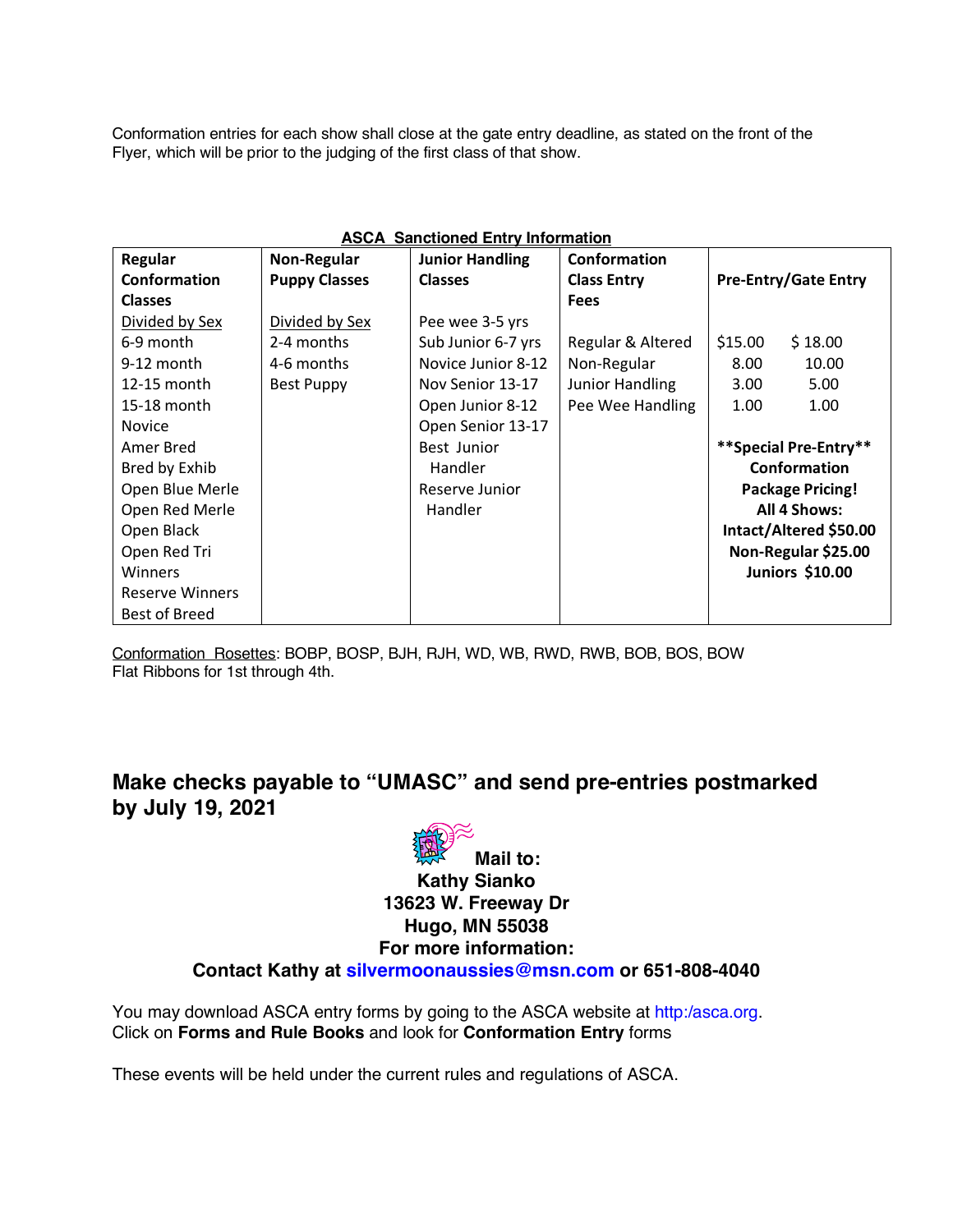

**The show will be held outdoors on grass, rain or shine**. CASUAL ATTIRE

### **Food will not be available. Please bring your own lunch or run up to Forest Lake for take out.**

#### **PLEASE CLEAN UP AFTER YOUR DOG INSIDE AND OUTSIDE THE RING.**

**There will be NO electricity for RV amenities or grooming. Grooming is outdoors, some shade, (bring EZ up)**

**Show grounds will be available at 8:00 AM on Saturday and Sunday**

. **A photographer MAY be available for win shots.**

### **SILVERMOON KENNEL**

#### **Directions: show site: 13623 Freeway Dr. W. Hugo, MN 55038**

From the south: Take 35E north to Hugo/Centerville exit (#123B). Take clover-leaf and go right over the bridge. About a 1/4 mile down, you come to a stop light. Take a right onto 20th Ave N. (Anoka Cty 54) Continue north 3.8 miles. (The road becomes W. Freeway Dr). You will come to an overpass. The house is the first house on the right after the overpass.

From 35W: go north to Hwy 97 Exit. Go left off the ramp and cross over the freeway. (watch the signs, it's a weird bridge)

Take the Roundabout (just past the Holiday station) and head South, the road turns into West Freeway Drive, (Anoka Cty #54), go South 2.5 miles. The house is on the left, white house with black trim. Box #13623.

#### **Note: There is no parking on the road. Drive in and find a spot to the immediate left or right of the driveway on the property.**

Local veterinarians for emergency contact: Blaine Emergency clinic 763-754-9434 1615 Coon Rapids Blvd, Coon Rapids MN 55433.

No entry shall be accepted from a dog or handler disqualified from the ASCA Conformation program; a dog or handler disqualified from all ASCA programs; or a person not in good standing with ASCA.

All dogs 6 months of age or over at the show site must have a current rabies vaccine certificate in their owners' possession.

All Australian Shepherds six months of age and older must be able to show proof of ASCA registration to be eligible for showing

Dogs showing threatening behavior will be subject to either disqualification or excusal, per the ASCA Dog Bite Policy. All UMASC investigations and appropriate forms will be forwarded on to the ASCA Business office. Dogs excused or disqualified under said policy, will be excused from the remainder of the events and asked to leave, without refund of entry fees. Dogs appearing to show clinical symptoms of distemper, infectious hepatitis, parvovirus, leptospirosis, kennel cough or other communicable diseases will be